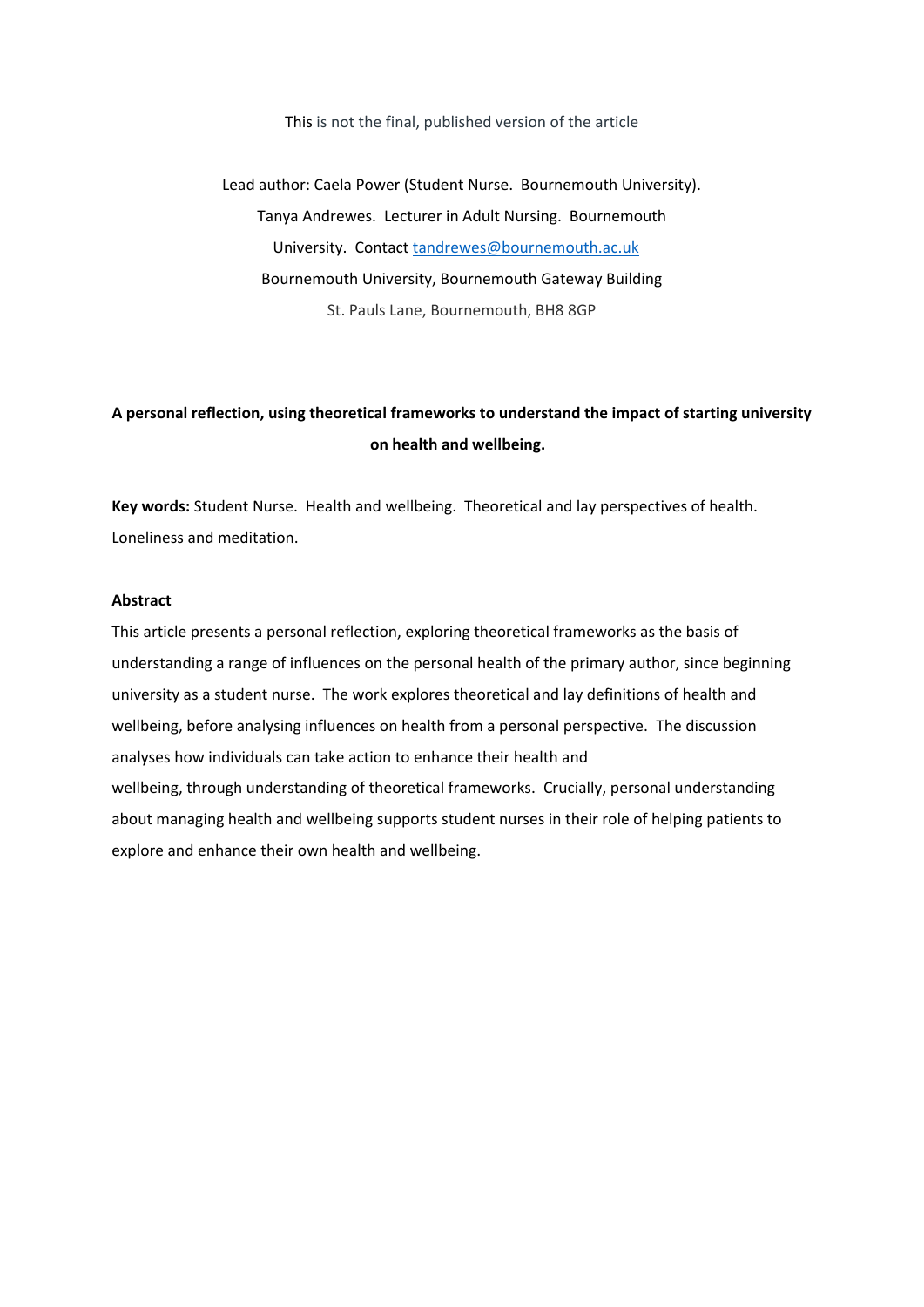## **Introduction.**

This article presents a reflection of my personal health journey since starting university as a student nurse. Focusing on social, physical and psychological aspects of health, it explores the impact of stress and the cessation of exercise on my health and wellbeing. The similarities and differences of lay and theoretical definitions of health are examined, and a personal definition of health is presented. The discussion presents my personal understanding of health and analyses how loneliness has impacted on my health and wellbeing during the first two terms of university.

#### **Theoretical perspectives of health.**

Defining health is complex, due to the high numbers of factors that contribute to it. The World Health Organisation (2020) define health as "a state of complete physical, mental and social wellbeing and not merely the absence of disease or infirmity." This definition is widely criticised for being limited in its scope, on the basis that there are many other factors to consider beyond disease and infirmity, when defining health (Warwick-Booth et al. 2012). Theoretical models are developed and tested by experts, through the collection of research evidence (Topolski 2009). Theoretical models enable us to understand different dimensions of health. The four main models of health are medical, social, holistic and biopsychosocial models, each explaining the impact of different factors on health and wellbeing (Warwick-Booth et al. 2012).

The medical model focuses on physiological aspects of health. The theory has developed as a result of scientific evidence about the impact of illness on the systems of the body and the impact of medical/surgical interventions to overcome these impacts. The emphasis in the medical model is on diagnosis and treatment from an expert (Warwick-Booth et al. 2012). If a medically defined illness is absent, then health is considered as achieved. The medical model focuses on biomedical influences on an individual's health alone, without consideration of social and psychological dimensions of a person's health. Blaxter (2010) acknowledges that whilst medicine has a place for supporting individuals to achieve their maximum physiological health potential, other theoretical models need to be considered if nurses are to support holistic health and wellbeing, that takes into account social and psychological dimensions of health (Blaxter 2010).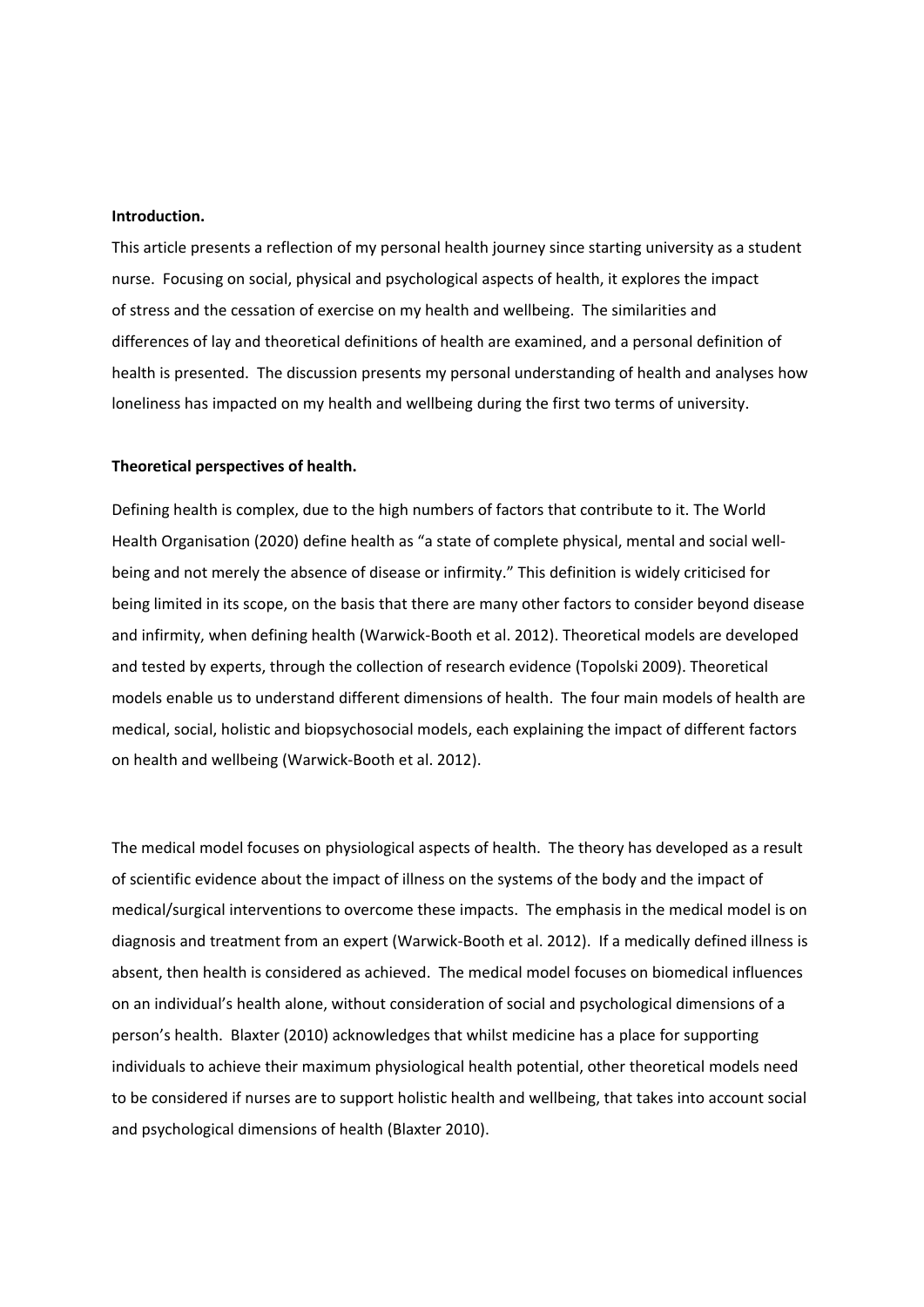The social model of health takes a more holistic approach, viewing the individual as a social, complex being rather than a multi-part machine. Within the social model, external social factors such as environmental, cultural and economic influences are explored in terms of their impact on people's health and wellbeing (Michaelson 2013). According to the social model, how individuals perceive their life can affect their ability to cope with life's stresses (Blaxter 2010). The internal capacity to cope and overcome adversity is known as resilience. The social model focuses on the impact of external factors such as financial, environmental and cultural influences, rather than merely biological factors (Yuill et al. 2010).

In contrast to both the medical and social models, the holistic and biopsychosocial models focus on the interplay between the psychological, social, biological and spiritual influences on individuals, reinforcing the need for a healthy balance between all these factors in order to achieve health (Field et al. 2013). These models focus on each person as a unique individual, subject to discrete circumstances, experiences and expectations (Lehman et al. 2017). The holistic model places the individual centrally, empowering them to enhance their own health and wellbeing through what Blaxter (2010) calls alternative therapies. The term alternative therapies supports the UK Government Foresight report (The Government Office for Science 2008) that introduced the Five ways to Wellbeing Model, a health promotion message similar to the 5 fruit and vegetables a day, where individuals are encouraged to be connect with others, to be active, to take notice, to keep learning and to give, all activities that support holistic and/or biopsychosocial health and wellbeing.

#### **Lay perspectives of health.**

The lay perspectives of health refer to informal definitions or understanding of what health means, with the recognition that understanding varies between individuals. Yuill (2010) highlights that lay perspectives are informed by class-based, generational traditions and norms, often based on personal and familial experiences, whilst Kolderup Hervik (2016) suggests that lay perspectives are gendered and contextual. Lay perspectives reflect a non-expert view, where some beliefs and understandings about health and illness exist in the absence of research evidence. Lay perspectives inform people's experiences of health, their interpretations of the causes and effects of illness and their responses to illness. One such example is the understanding in the Middle Ages, that illness was caused by evil spirits. The 'treatment' involved driving out the spirits through torturing the body (Yuill et al. 2010).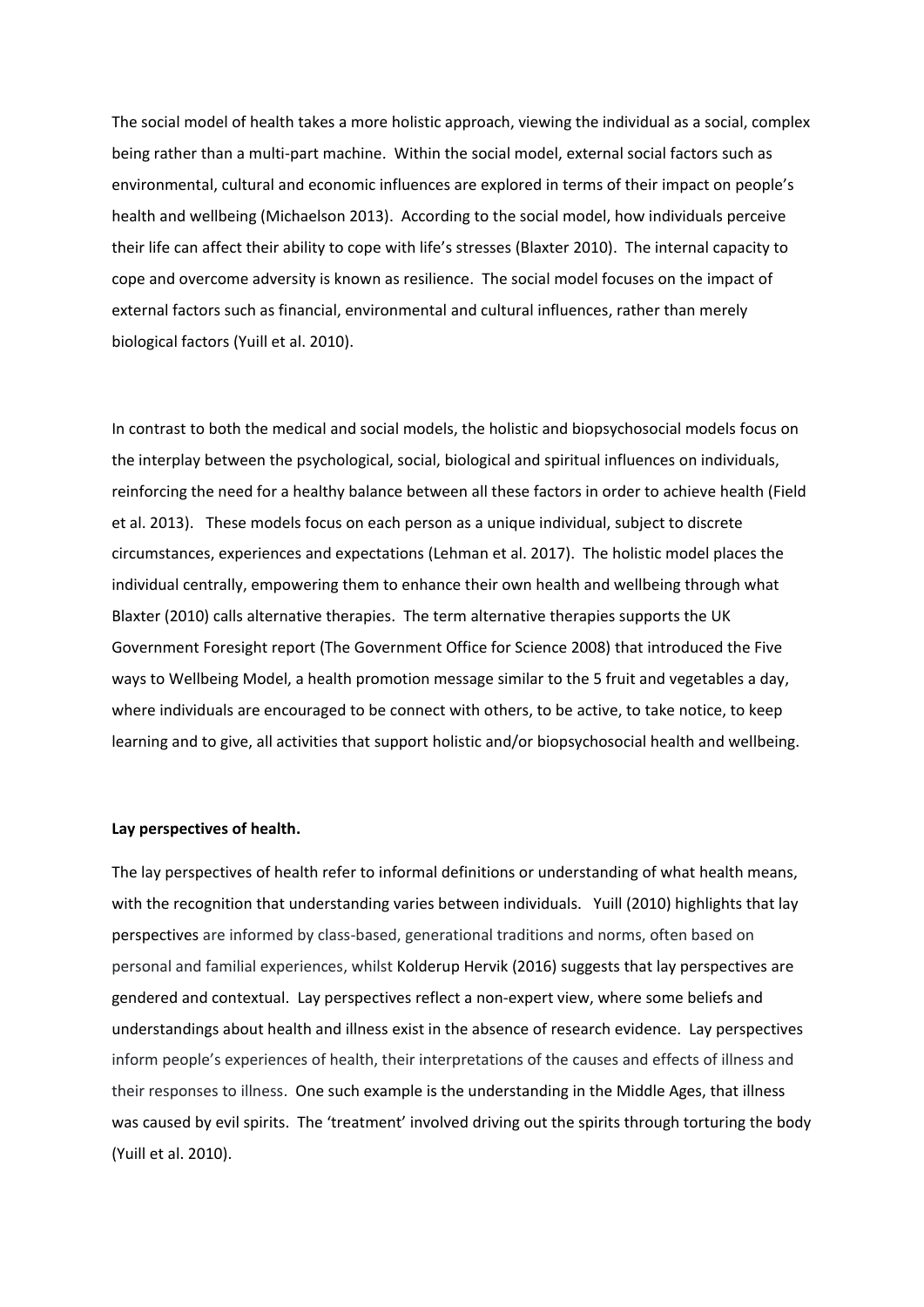In the past, lay knowledge of health has been dismissed as being ill-informed and subjective. However, as lay understanding has developed over time, Warwick-Booth et al. (2012) propose that lay perspectives are valid, even in the absence of an evidence base. This is because individuals have the best insight into their own health and well-being, factors that affect it and actions that help to support it. For some, health is viewed as physical, for others psychological, and for others sociological and/or holistic (Yuill et al. 2010). Blaxter's seminal work in 2010, which explored lay perspectives of health according to participants from the UK, revealed five key areas of understanding. These were that being healthy means 'not ill', means having 'vitality', 'physical fitness', 'social relationships' and 'psychosocial well-being'.

#### **Similarities between theoretical and lay perspectives of health.**

The fact that theoretical and lay perspectives share some similarities, in part because theoretical influences contribute to lay perspectives of health has been long understood (Entwistle et al. 1998). Medicine has a powerful influence on a person's perspectives of health. The evidence base of the medical model offers a strong and reliable foundation for understanding physiological illness (Blaxter 2010). It is easy to understand the positive impact that being physically fit has on health, indeed if individuals can maintain physical fitness, they can reduce their chances of developing some illnesses, for example cardiac disease (Warwick-Booth et al. 2012). The theory underpinning the social model is reflected in lay perspectives that link health to having a good social life, which incorporates the ability to maintain relationships, having a secure socioeconomic status and financial stability (The Government Office for Science 2008). Some lay beliefs are more holistic, incorporating aspects of the holistic and biopsychosocial models, where health is viewed as balance between biological, social and psychological aspects of life.

#### **Differences between theoretical and lay perspectives of health.**

Although there are similarities between theoretical and lay perspectives of health, there are also significant differences. Theoretical perspectives, demonstrated within research-based models, are grounded in evidence, whereas it is usual that lay beliefs are unconsciously developed as a result of individual life experiences and relationships, alongside social influences, such as media (Yuill et al. 2010). Another key difference is that theoretical perspectives do not change significantly over time, instead evolving with the further collection of research data around their use. In contrast, lay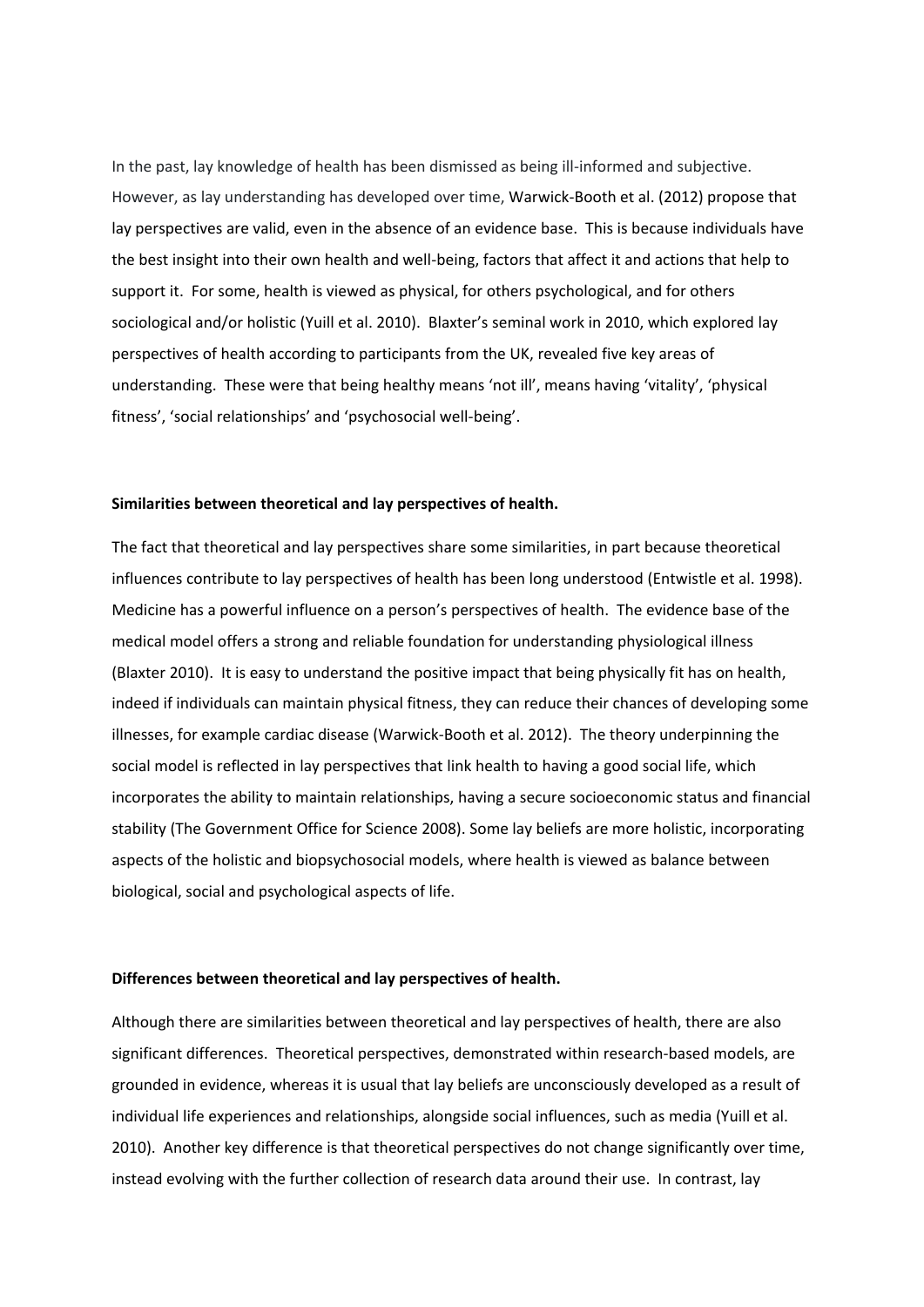perspectives commonly change over time due to the exposure of individuals to varied life experiences alongside factors such as increasing age, that result in new views about the world (Rydstedt et al. 2004). Whilst theoretical perspectives are used to underpin healthcare policies because they are based on evidence, this is not the case for lay perspectives, which tend to be more informal (Blaxter 2010).

#### **Creating a personal definition of health.**

My personal definition of health is focused on achievement of the maximum quality of life emotionally, spiritually, physically and socially, whereby one (I) can feel a regular sense of contentedness in all four interlinking aspects. I believe this state of health can, or should be achieved, by taking a natural, holistic approach. However, I also understand the importance of biomedicine and its place for improving health. My personal beliefs about health reflect the biopsychosocial model most closely, as I firmly believe in taking a person-centred approach to improving health with the consideration of one's interlinking psychological, social and physical circumstances. Furthermore, I believe spiritually plays a vital role in a person's health and believe it deserves equal focus to the physiological aspects.

#### **Personal reflection about health and wellbeing since starting university**.

Since moving far from my family home to study an adult nursing degree programme, my health has become increasingly important to me. Moving to a new area was daunting and caused multi-faceted health and well-being impacts. Initially, I stayed in a house with family friends, giving me a comforting start. Life was exciting and I felt positive about my prospects as a university student, and a nurse. I was happy, I socialised regularly, and I exercised routinely.

As time passed, I began to feel the pressures of academic expectations. I socialised less. I lacked motivation to complete academic work, leading to late submissions of assignments. The resulting high levels of stress and anxiety impacted my psychological well-being. I felt socially isolated and lacked motivation to exercise. I began to make unhealthy food choices. All these changes had a negative impact on my physical state. I began to feel extremely low in confidence, and lonely.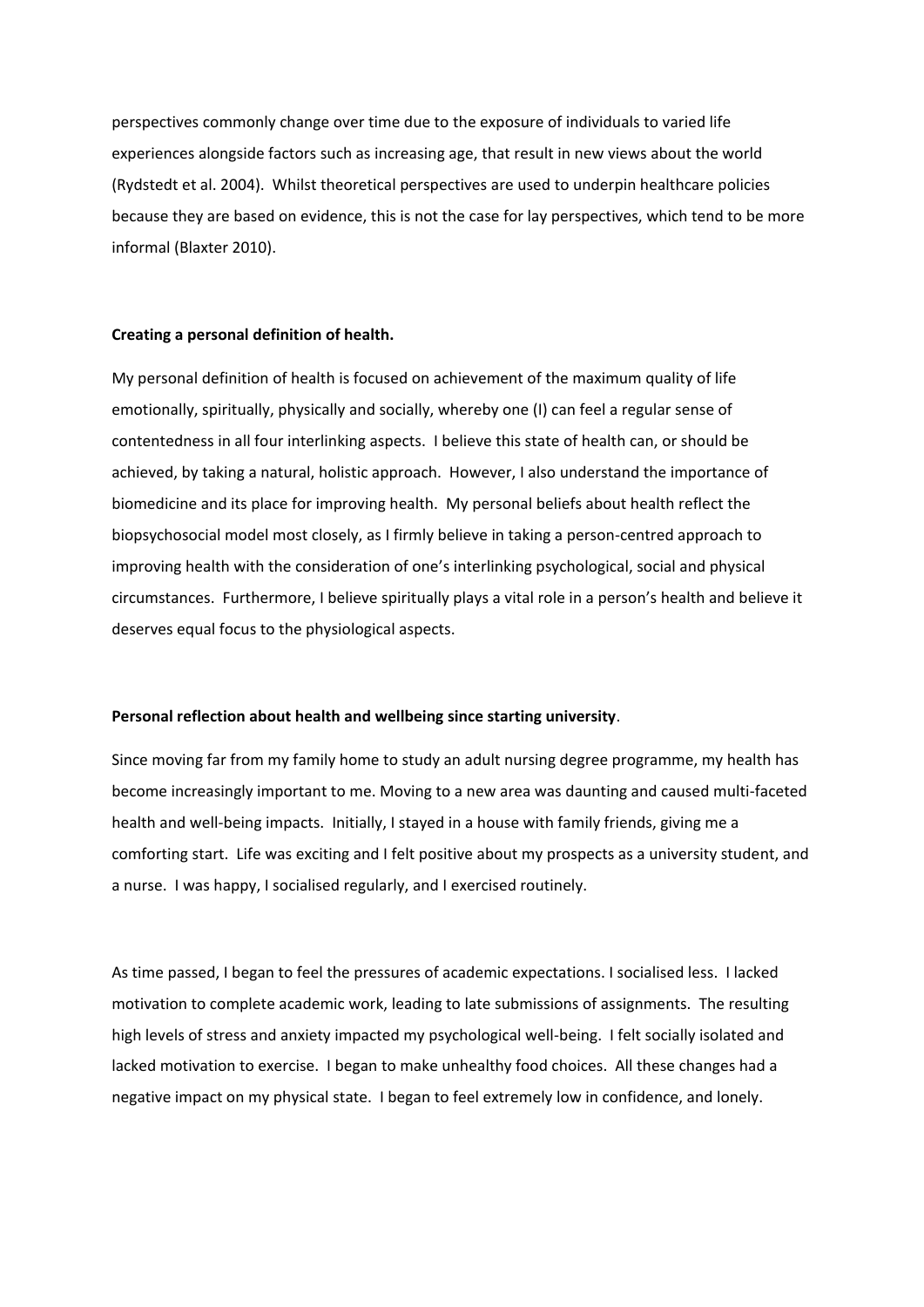I was worried I would not cope with placement; however, it was a saving grace, giving me a sense of purpose and confirming my passion for nursing. Being on placement taught me some coping strategies to enhance my wellbeing. Loneliness caused my biggest struggles and were the catalyst for change.

#### **My experience of loneliness and its impact on my health.**

Making new friends is a challenging and sometimes difficult experience, due to its impact on selfconfidence and pride. I rely on 'connecting' with others, a feature of the Five Ways to Wellbeing Model (The Government Office for Science 2008), to help maintain my well-being and maximise life enjoyment. After starting university I found it difficult to make friends and connect with people, which reduced my self-confidence, creating feelings of insecurity about my ability to socialise 'normally' and leading me to believe there may be something wrong with the person I am. Loneliness has impacted my psychological state and mental health, causing some anxiety and a depressive mood. Loneliness amongst university students is a recognised problem, with 64% of students admitting to feeling lonely during their studies (Vasileiou et al. 2019). Loneliness and social isolation are closely linked to poor mental health and a reduced sense of well-being whilst studying at university. I began to avoid socialising to protect my self-confidence.

My loneliness, low confidence levels and depressive feelings resulted in me eating an unhealthy diet, whilst also significantly reducing physical activity. This impacted my self-confidence further, as I felt unhappy with my physical state. Despite understanding the situation, I found it extremely difficult to change my mindset and lifestyle. My motivation to study and my potential to enjoy being a nursing student were severely compromised. However, I recognised the imperative to change so that I was well enough to care for others in my student role.

Once I understood that I was lonely, I worked to overcome this. I explored my spirituality and began to meditate. Meditation has helped me to appreciate solitude, as well as to identify how I can improve my health and wellbeing through deep exploration of my feelings/thoughts. This experience endorses research by Zollars et al. (Zollars et al. 2019), which champions meditation for reducing stress and improving overall health. As my health improved, I began to socialise and connect with others. My self-confidence and mood improved. I exercised again, setting myself challenges, giving me purpose, a sense of self-fulfilment and self-confidence as I completed them.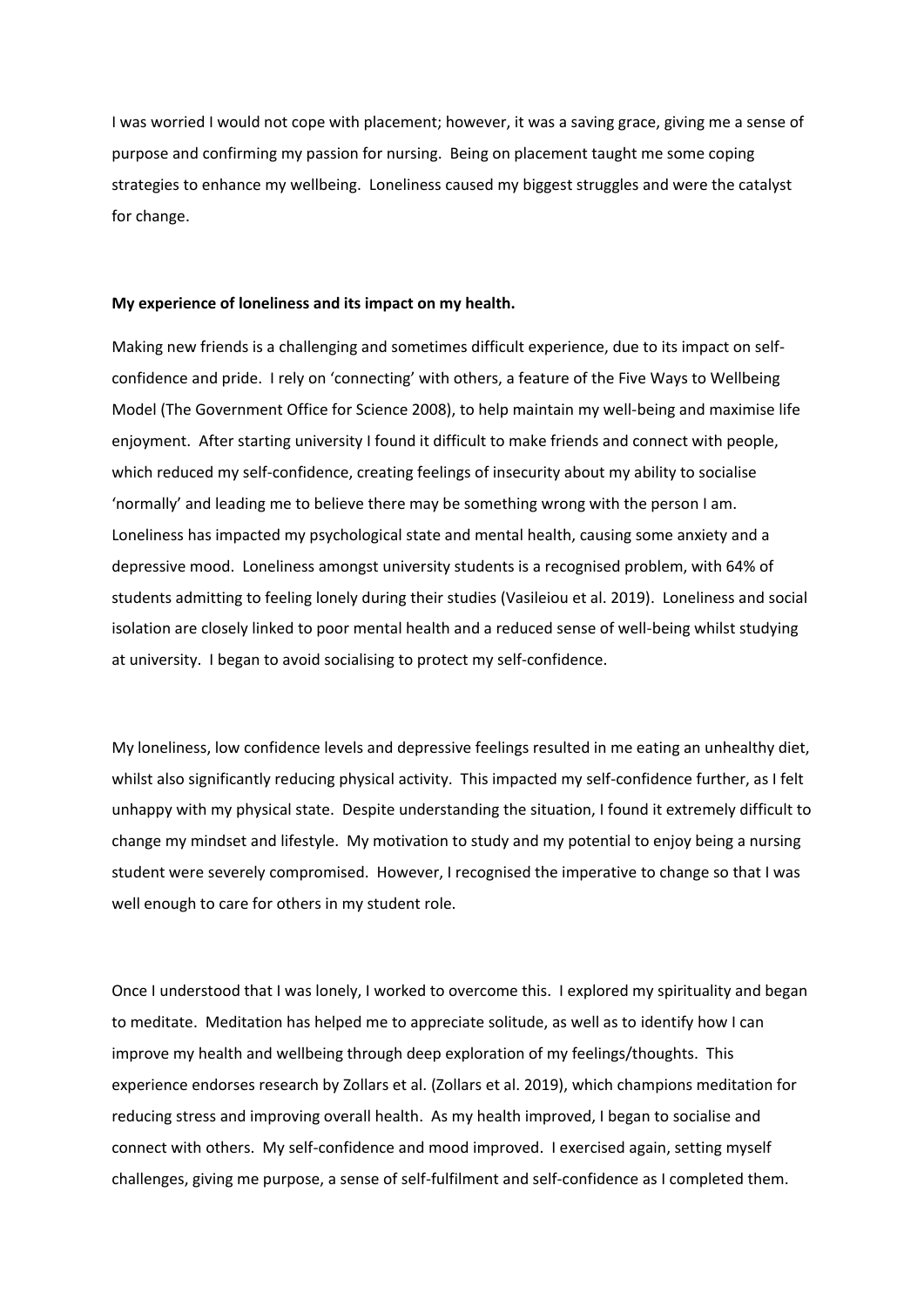My positive experience of physical activity supports Herbert et al's (2020) evidence of improvement in the mental health, well-being and physiological health of university students.

The Covid-19 pandemic has forced several hard lockdowns, with significant restrictions on social activities, a factor known to impact mental health and well-being (Dawson and Golijani-Moghaddam 2020). I knew lockdown would challenge my health, impacting on coping techniques I was using to overcome my loneliness. I had to stop all social activities and was removed from practice placement, one of the key motivators for improving my health. I turned solely to meditation and lengthy outdoor exercise to cope, both approaches that have helped preserve my resolve to maintain a healthy mindset and lifestyle. Isolation prevented me seeing friends, but it allowed me to focus on meditation and the development of new skills (knitting and playing the ukulele) which have had positive impacts on my health and wellbeing. Although my wellbeing has fluctuated over the past year, my self-awareness results in prompt action at signs of early decline, predominantly through meditation, to prevent further deterioration.

Individuals who engage in wellness programmes experience reduced stress and increased functionality at work (Couch 2014). My self-led meditation practice reduced my stress and increased my engagement in my university course. It has enabled me to analyse links between my physiological and psychological health and has led me to understand the multifaceted influences on health and well-being. As such, the importance of maintaining a balance between physical, psychological, social and spiritual aspects is clear. Without analysis of my situation, in the context of theoretical and lay perspectives of health, I could not have developed the self-awareness of my loneliness, or my purposeful actions to overcome it. This understanding has implications for my practice as a nurse, since developing my own self-awareness and exploring coping strategies will enable me to support patients as they consider the impacts of various factors on their own health and well-being and find solutions to overcome them.

#### **Conclusion.**

The analysis of theoretical and lay perspectives of health, in the context of my personal experience of health and wellbeing since starting university, has enabled me to explore how the different dimensions of health are fundamentally linked and how they impact each other. I have realised how complex the meaning of health is, and that it means different things to different people. As such, I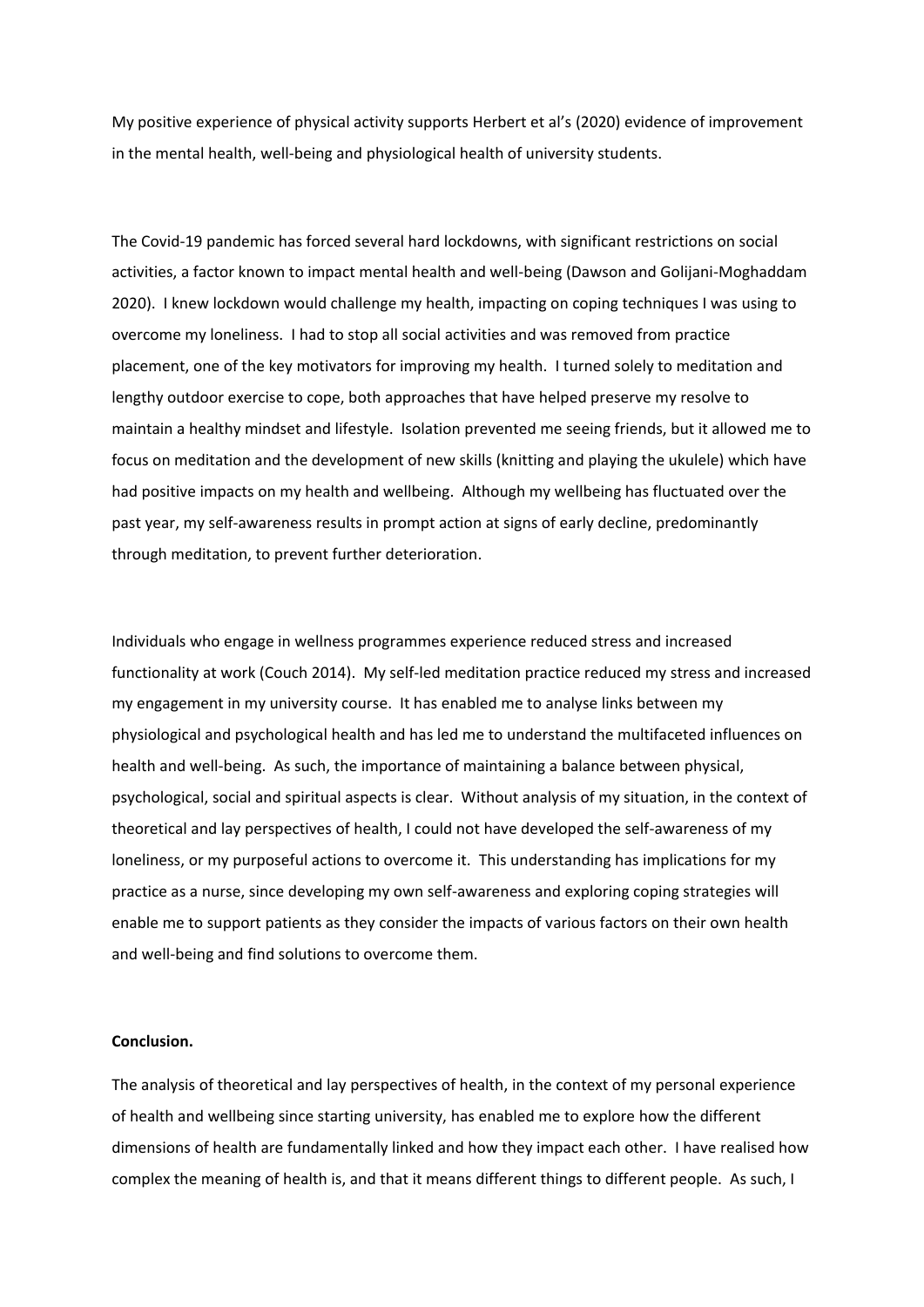appreciate the importance of understanding what health means for myself and for those individuals who I will support, as a nurse. My analysis enabled me to identify the impact of loneliness on my holistic health and wellbeing and to develop coping strategies of exercising and meditation, that led to improvements in my social life and my function as a student nurse. Reflecting on my own experiences and understanding of health, I have identified the importance of actively engaging in healthy behaviours in order to develop and maintain a stable sense of well-being, that will help me to optimise my time at university and into the future.

## **References:**

Blaxter, M., 2010. *Health* [Non-fiction]. 2nd ed. edition. Cambridge: Polity Press.

Couch, E., 2014. Fighting workplace wellness. *Business Review USA*, 6-11.

Dawson, D. L. and Golijani-Moghaddam, N., 2020. COVID-19: Psychological flexibility, coping, mental health, and wellbeing in the UK during the pandemic. *Journal of Contextual Behavioral Science*, 17, 126-134.

Entwistle, V. A., Renfrew, M. J., Yearley, S., Forrester, J. and Lamont, T., 1998. Lay Perspectives: Advantages for Health Research. *BMJ: British Medical Journal*, 316 (7129), 463.

Field, T., Tiffany, M. F., McCabe, P. M. and Schneiderman, N., 2013. *Stress and Coping*. Taylor and Francis.

Herbert, C., Meixner, F., Wiebking, C. and Gilg, V., 2020. Regular Physical Activity, Short-Term Exercise, Mental Health, and Well-Being Among University Students: The Results of an Online and a Laboratory Study. *Frontiers in Psychology*, 11, 1-23.

Kolderup Hervik, S. E., 2016. "Good Health Is to Have a Good Life": How Middle-Aged and Elderly Men in a Rural Town in Norway Talk about Health. *International Journal of Men's Health*, 15 (3), 218- 234.

Lehman, B. J., David, D. M. and Gruber, J. A., 2017. Rethinking the biopsychosocial model of health: Understanding health as a dynamic system. *Social & Personality Psychology Compass*, 11 (8), e12328.

Michaelson, J., 2013. Forward from Foresight: The uses of the new economics foundation's wellbeing work. *Journal of Public Mental Health*, 12 (2), 98-102.

Rydstedt, L. W., Devereux, J. and Furnham, A. F., 2004. Are lay theories of work stress related to distress? A longitudinal study in the British workforce*,* 245-254.

The Government Office for Science, 2008. *Mental capital and wellbeing: making the most of ourselves in the 21st century. Final project report.* London: Government Office for Science,. Topolski, S., 2009. Understanding health from a complex systems perspective*,* 749-754.

Vasileiou, K., Barnett, J., Barreto, M., Vines, J., Atkinson, M., Long, K., Bakewell, L., Lawson, S. and Wilson, M., 2019. Coping with loneliness at University: A qualitative interview study with students in the UK. *Mental Health & Prevention* [online], 13, 21-30.

Warwick-Booth, L., Cross, R. and Lowcock, D., 2012. *Contemporary health studies: an introduction* [Non-fiction]. Polity.

World Health Organisation, 2020. *What is the WHO definition of health?* [online]. Online: World Health Organisation. Available from: https://www.who.int/about/who-we-are/frequently-askedquestions [Accessed 3rd November 2020].

Yuill, C., Crinson, I. and Duncan, E., 2010. *Key Concepts in Health Studies*. London, SAGE.